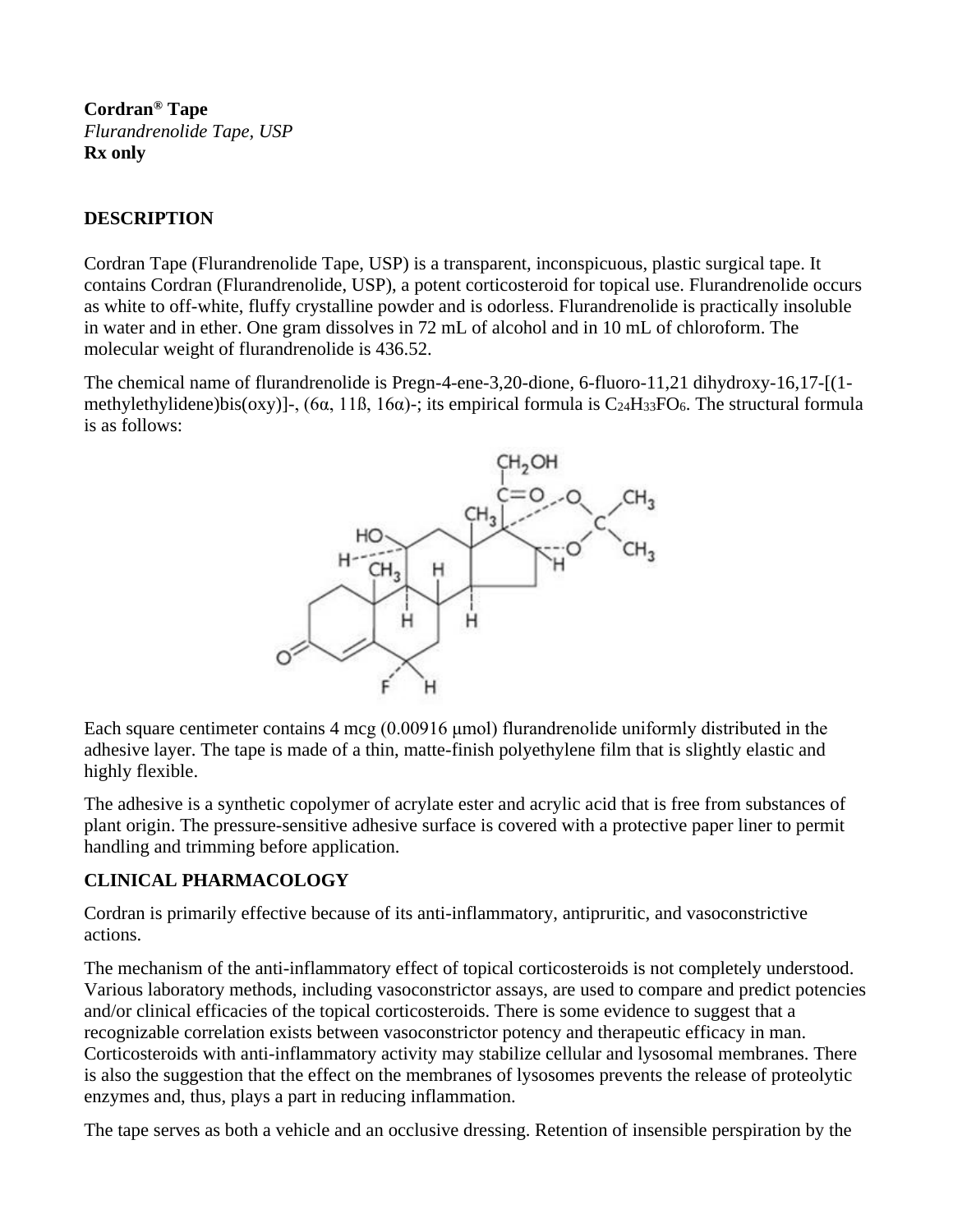tape results in hydration of the stratum corneum and improved diffusion of the medication. The skin is protected from scratching, rubbing, desiccation, and chemical irritation. The tape acts as a mechanical splint to fissured skin. Since it prevents removal of the medication by washing or the rubbing action of clothing, the tape formulation provides a sustained action.

*Pharmacokinetics*—The extent of percutaneous absorption of topical corticosteroids is determined by many factors, including the vehicle, the integrity of the epidermal barrier, and the use of occlusive dressings.

Topical corticosteroids can be absorbed from normal intact skin. Inflammation and/or other disease processes in the skin increase percutaneous absorption. Occlusive dressings substantially increase the percutaneous absorption of topical corticosteroids. Thus, occlusive dressings may be a valuable therapeutic adjunct for treatment of resistant dermatoses (*see* **[DOSAGE AND ADMINISTRATION](#page-3-0)**).

Once absorbed through the skin, topical corticosteroids are handled through pharmacokinetic pathways similar to those of systemically administered corticosteroids. Corticosteroids are bound to plasma proteins in varying degrees. They are metabolized primarily in the liver and then excreted in the kidneys. Some of the topical corticosteroids and their metabolites are also excreted into the bile.

## **INDICATIONS AND USAGE**

For relief of the inflammatory and pruritic manifestations of corticosteroid-responsive dermatoses, particularly dry, scaling localized lesions.

## **CONTRAINDICATIONS**

Topical corticosteroids are contraindicated in patients with a history of hypersensitivity to any of the components of these preparations.

Use of Cordran Tape is not recommended for lesions exuding serum or in intertriginous areas.

## <span id="page-1-0"></span>**PRECAUTIONS**

#### *General -*

Systemic absorption of topical corticosteroids has produced reversible hypothalamic-pituitary-adrenal (HPA) axis suppression, manifestations of Cushing's syndrome, hyperglycemia, and glucosuria in some patients.

Conditions that augment systemic absorption include application of the more potent steroids, use over large surface areas, prolonged use, and the addition of occlusive dressings.

Therefore, patients receiving a large dose of a potent topical steroid applied to a large surface area or under an occlusive dressing should be evaluated periodically for evidence of HPA axis suppression by using urinary-free cortisol and ACTH stimulation tests. If HPA axis suppression is noted, an attempt should be made to withdraw the drug, to reduce the frequency of application, or to substitute a less potent steroid.

Recovery of HPA axis function is generally prompt and complete on discontinuation of the drug. Infrequently, signs and symptoms of steroid withdrawal may occur, so that supplemental systemic corticosteroids are required.

Pediatric patients may absorb proportionately larger amounts of topical corticosteroids and thus be more susceptible to systemic toxicity (*see [Pediatric Use](#page-2-0)* under **[PRECAUTIONS](#page-1-0)**).

If irritation develops, topical corticosteroids should be discontinued and appropriate therapy instituted.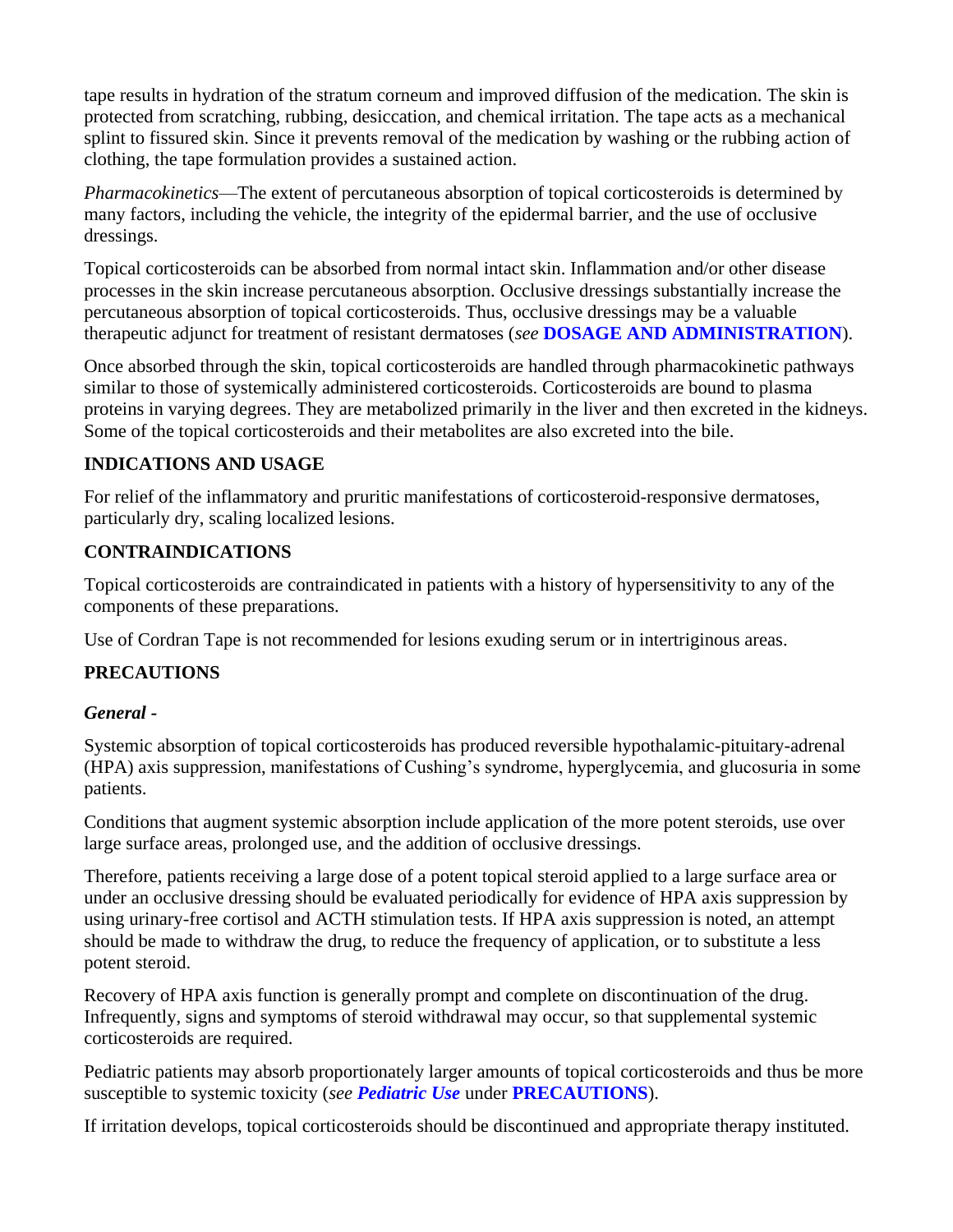In the presence of dermatologic infections, the use of an appropriate antifungal or antibacterial agent should be instituted. If a favorable response does not occur promptly, Cordran should be discontinued until the infection has been adequately controlled.

## *Information for the Patient -*

Patients using topical corticosteroids should receive the following information and instructions:

- This medication is to be used as directed by the physician. It is for external use only. Avoid contact with the eyes.
- Patients should be advised not to use this medication for any disorder other than that for which it was prescribed.
- The treated skin area should not be bandaged or otherwise covered or wrapped in order to be occlusive unless the patient is directed to do so by the physician.
- Patients should report any signs of local adverse reactions, especially under occlusive dressing.
- Parents of pediatric patients should be advised not to use tight-fitting diapers or plastic pants on a patient being treated in the diaper area, because these garments may constitute occlusive dressings.

## *Laboratory Tests -*

The following tests may be helpful in evaluating the HPA axis suppression:

Urinary-free cortisol test ACTH stimulation test

# *Carcinogenesis, Mutagenesis, and Impairment of Fertility -*

Long-term animal studies have not been performed to evaluate the carcinogenic potential or the effect on fertility of topical corticosteroids.

Studies to determine mutagenicity with prednisolone and hydrocortisone have revealed negative results.

# *Usage in Pregnancy -*

Corticosteroids are generally teratogenic in laboratory animals when administered systemically at relatively low dosage levels. The more potent corticosteroids have been shown to be teratogenic after dermal application in laboratory animals. There are no adequate and well-controlled studies in pregnant women on teratogenic effects from topically applied corticosteroids. Therefore, topical corticosteroids should be used during pregnancy only if the potential benefit justifies the potential risk to the fetus. Drugs of this class should not be used extensively for pregnant patients or in large amounts or for prolonged periods of time.

## *Nursing Mothers -*

It is not known whether topical administration of corticosteroids could result in sufficient systemic absorption to produce detectable quantities in breast milk. Systemically administered corticosteroids are secreted into breast milk in quantities *not* likely to have a deleterious effect on the infant. Nevertheless, caution should be exercised when topical corticosteroids are administered to a nursing woman.

# <span id="page-2-0"></span>*Pediatric Use -*

Pediatric patients may demonstrate greater susceptibility to topical-corticosteroid-induced HPA axis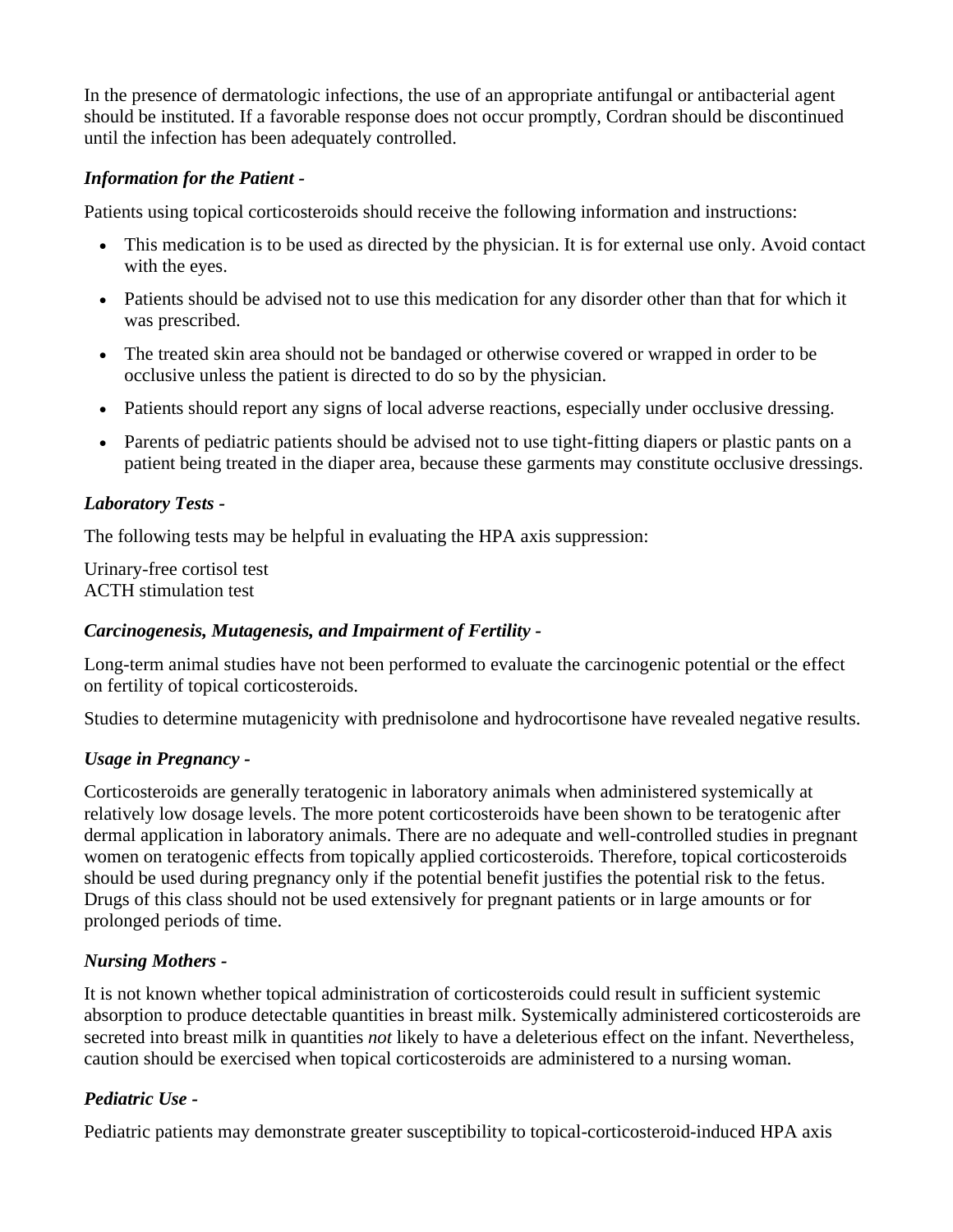suppression and Cushing's syndrome than do mature patients because of a larger skin surface area to body weight ratio.

Hypothalamic-pituitary-adrenal (HPA) axis suppression, Cushing's syndrome, and intracranial hypertension have been reported in pediatric patients receiving topical corticosteroids. Manifestations of adrenal suppression in pediatric patients include linear growth retardation, delayed weight gain, low plasma-cortisol levels, and absence of response to ACTH stimulation. Manifestations of intracranial hypertension include bulging fontanelles, headaches, and bilateral papilledema.

Administration of topical corticosteroids to pediatric patients should be limited to the least amount compatible with an effective therapeutic regimen. Chronic corticosteroid therapy may interfere with the growth and development of pediatric patients.

## **ADVERSE REACTIONS**

The following local adverse reactions are reported infrequently with topical corticosteroids but may occur more frequently with the use of occlusive dressings. These reactions are listed in an approximate decreasing order of occurrence: burning, itching, irritation, dryness, folliculitis, hypertrichosis, acneiform eruptions, hypopigmentation, perioral dermatitis, allergic contact dermatitis.

The following may occur more frequently with occlusive dressings: maceration of the skin, secondary infection, skin atrophy, striae, miliaria.

## **OVERDOSAGE**

Topically applied corticosteroids can be absorbed in sufficient amounts to produce systemic effects (*see*  **[PRECAUTIONS](#page-1-0)**).

## <span id="page-3-0"></span>**DOSAGE AND ADMINISTRATION**

Occlusive dressings may be used for the management of psoriasis or recalcitrant conditions.

If an infection develops, the use of Cordran Tape and other occlusive dressings should be discontinued and appropriate antimicrobial therapy instituted.

Replacement of the tape every 12 hours produces the lowest incidence of adverse reactions, but it may be left in place for 24 hours if it is well tolerated and adheres satisfactorily. When necessary, the tape may be used at night only and removed during the day.

If ends of the tape loosen prematurely, they may be trimmed off and replaced with fresh tape.

The directions given below are included for the patient to follow unless otherwise instructed by the physician.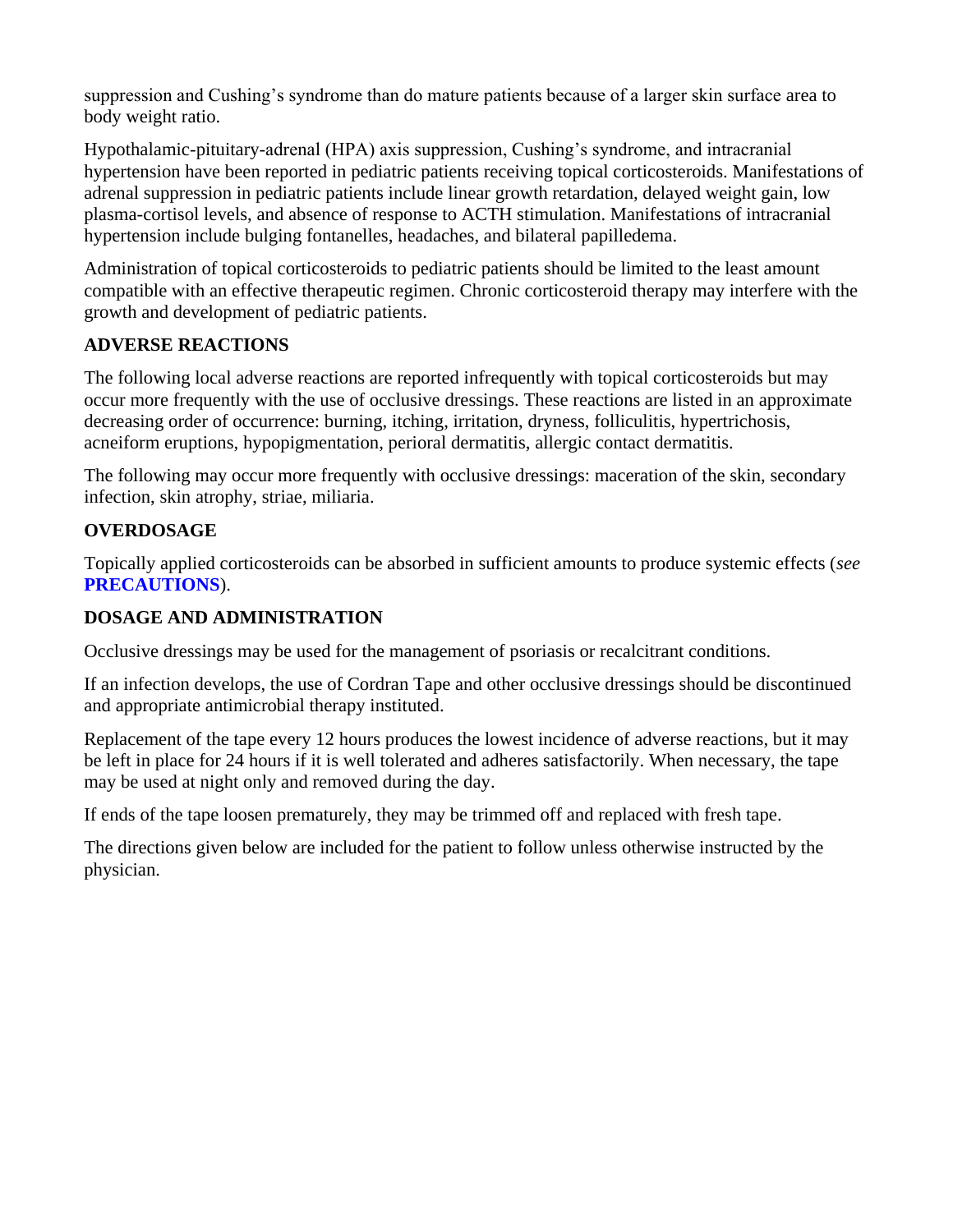## **APPLICATION OF CORDRAN TAPE**

#### **IMPORTANT: Skin should be clean and** *dry* **before tape is applied. Tape should always be cut, never torn.**

#### DIRECTIONS FOR USE:

- Prepare skin as directed by your physician or as follows: Gently clean the area to be covered to remove scales, crusts, dried exudates, and any previously used ointments or creams. A germicidal soap or cleanser should be used to prevent the development of odor under the tape. Shave or clip the hair in the treatment area to allow both good contact with the skin and comfortable removal. If shower or tub bath is to be taken, it should be completed before the tape is applied. The skin should be dry before application of the tape.
- Remove tape from flip-top vial and cut a piece slightly larger than area to be covered. Round off corners.
- Return remainder of tape roll to vial and tightly close the lid.
- Pull white paper from transparent tape. Be careful that tape does not stick to itself.

\_\_\_\_\_\_\_\_\_\_\_\_\_\_\_\_\_\_\_\_\_\_\_\_\_\_\_\_\_\_\_\_\_\_\_\_\_\_\_\_\_\_\_\_\_\_\_\_\_\_\_\_\_\_\_\_\_\_\_\_\_\_\_\_\_\_\_\_\_\_\_\_

• Apply tape, keeping skin smooth; press tape into place.

Keep Cordran Tape in the original container. Do not repackage. Protect from moisture. Keep vial tightly closed in a dry place.

#### REPLACEMENT OF TAPE:

Unless instructed otherwise by your physician, replace tape after 12 hours. Cleanse skin and allow it to dry for 1 hour before applying new tape.

IF IRRITATION OR INFECTION DEVELOPS, REMOVE TAPE AND CONSULT PHYSICIAN.

\_\_\_\_\_\_\_\_\_\_\_\_\_\_\_\_\_\_\_\_\_\_\_\_\_\_\_\_\_\_\_\_\_\_\_\_\_\_\_\_\_\_\_\_\_\_\_\_\_\_\_\_\_\_\_\_\_\_\_\_\_\_\_\_\_\_\_\_\_\_\_\_

#### **HOW SUPPLIED**

Tape:

4 mcg/sq cm—small roll, 24 in x 3 in (60 cm x 7.5 cm), in a flip-top vial **NDC 16110-587-24**

4 mcg/sq cm—large roll, 80 in x 3 in (200 cm x 7.5 cm), in a flip-top vial **NDC 16110-587-80**

Store at 20-25°C (68-77°F). [See USP controlled room temperature.]

## **Keep out of reach of children.**

**Rx only**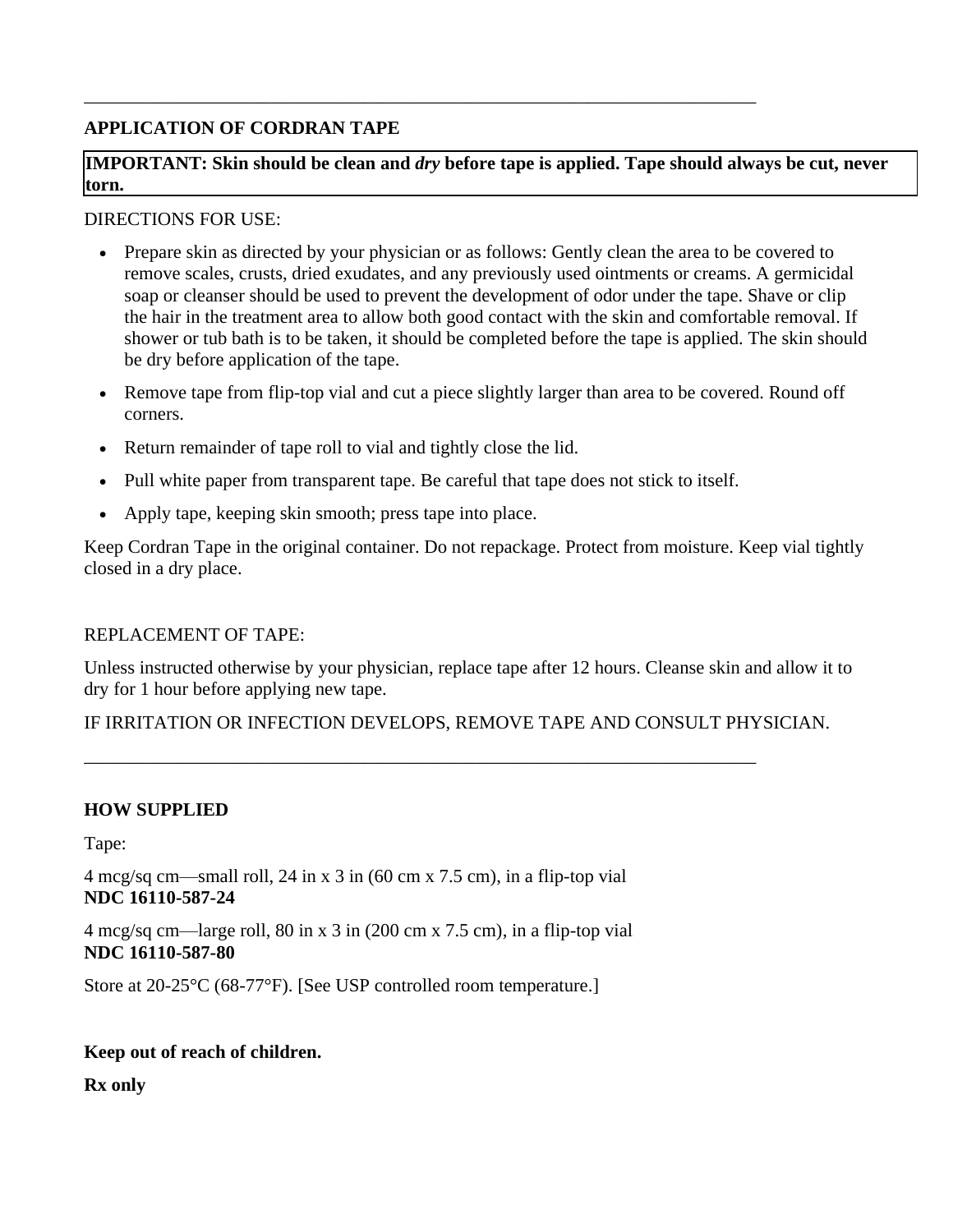#### **REFERENCES**

Bard JW: Flurandrenolide tape in the treatment of lichen simplex chronicus. *J Ky Med Assoc* 1969;67:668.

Baxter DL, Stoughton RB: Mitotic index of psoriatic lesions treated with anthralin, glucocorticosteroid and occlusion only. *J Invest Dermatol* 1970;54:410.

Compilation of clinical reports on Cordran Tape received by Eli Lilly and Company.

Halprin KM, Fukui K, Ohkawara A: Flurandrenolone (Cordran) tape and carbohydrate metabolizing enzymes. *Arch Dermatol* 1969;100:336.

Labow TA, Eisert J, Sanders SL: Flurandrenolide tape in treatment of psoriasis. *NY State J Med* 1969;69:3138.

Ronchese F: Flurandrenolone tape therapy. *RI Med J* 1969;52:389.

Sellers FM: Investigative study of flurandrenolone tape in a series of ambulatory outpatients. *J Indiana State Med Assoc* 1970;63:34.

Weiner MA: Flurandrenolone tape, a new preparation for occlusive therapy, *J Invest Dermatol* 1966; 47:63.

Manufactured for: Almirall, LLC Malvern, PA 19355

© 2019 Almirall, LLC. All rights reserved. Cordran® is a registered trademark of Almirall, LLC.



Content Updated: June 2022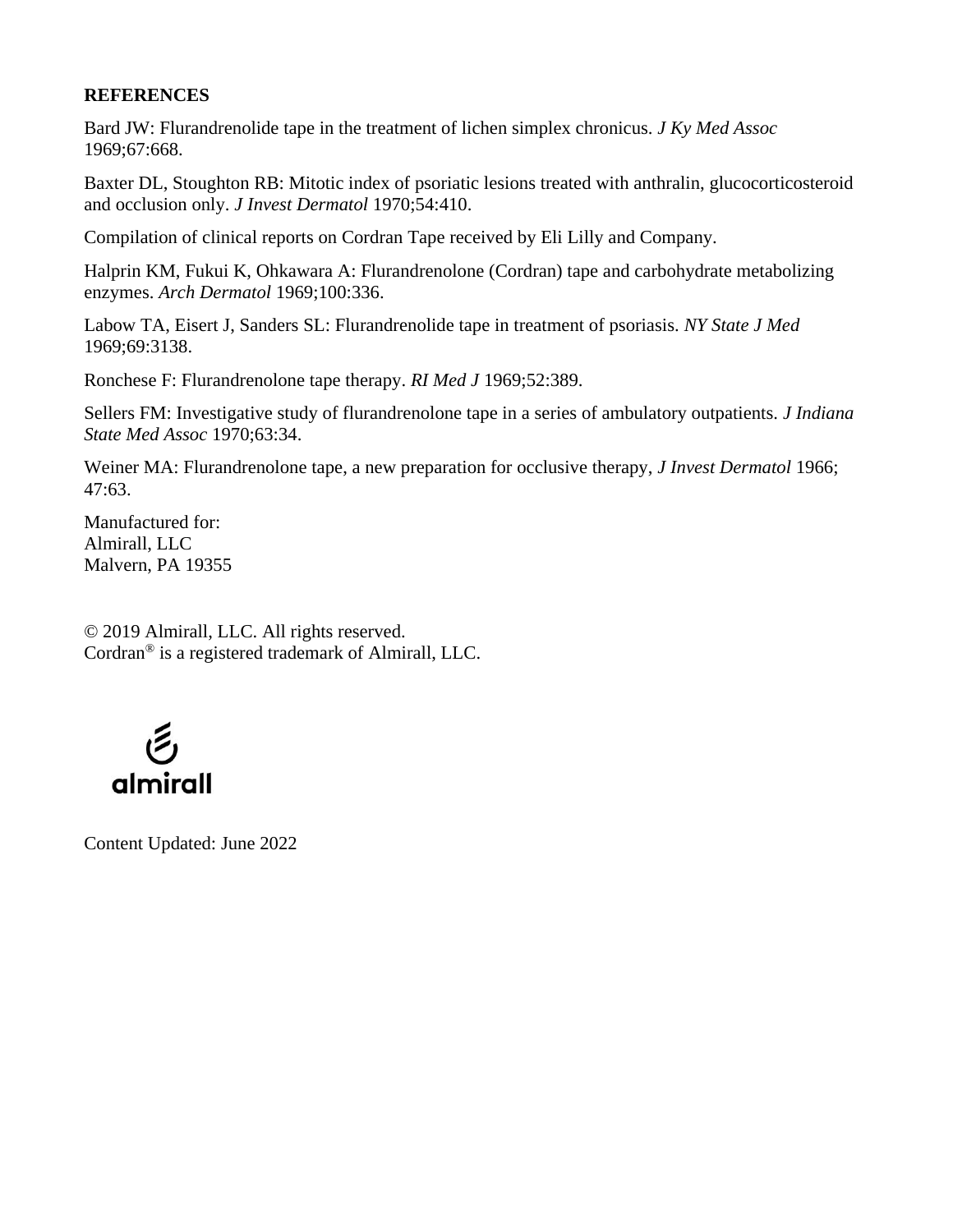## **For the Patient**

**Cordran® Tape** *Flurandrenolide Tape, USP*

## **DIRECTIONS FOR USE**

## APPLICATION OF MEDICATED TRANSPARENT TAPE

**Rx only**

## IMPORTANT: Skin should be clean and *dry* before tape is applied. Tape should always be cut, never torn.

- Prepare skin as directed by your physician or as follows: Gently clean the area to be covered to remove scales, crusts, dried exudates, and any previously used ointments or creams. A germicidal soap or cleanser should be used to prevent the development of odor under the tape. Shave or clip the hair in the treatment area to allow both good contact with the skin and comfortable removal. If a shower or tub bath is to be taken, it should be completed before the tape is applied. The skin should be dry before application of the tape.
- Remove tape from flip-top vial and cut a piece slightly larger than area to be covered. Round off corners.



• Return remainder of tape roll to vial and tightly close the lid.

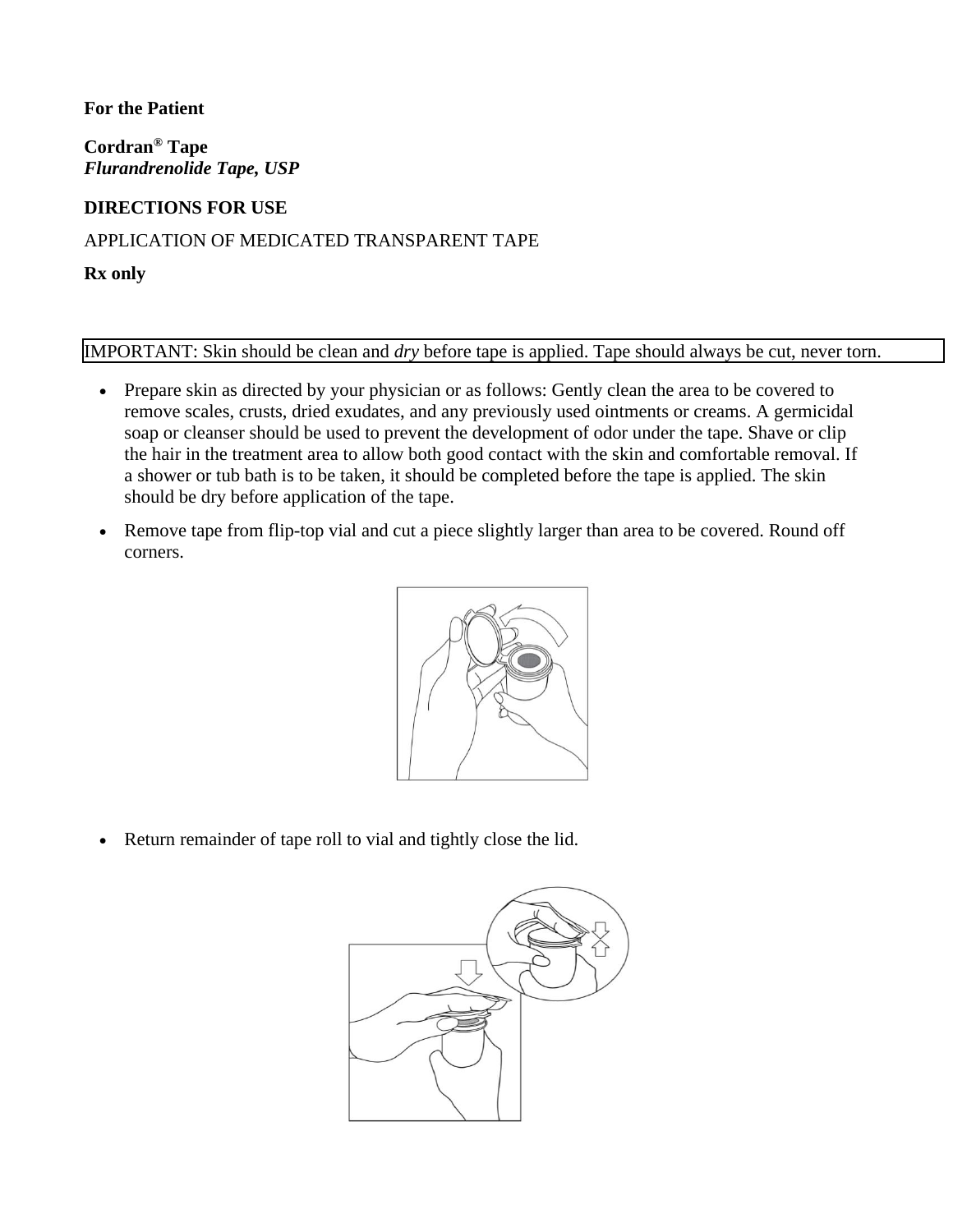• Pull white paper backing from transparent tape. Be careful that tape does not stick to itself.



• Apply tape, keeping skin smooth; press tape into place.



# **REPLACEMENT OF TAPE**

Unless instructed otherwise by your physician, replace tape after 12 hours. Cleanse skin and allow it to dry for 1 hour before applying new tape.

## **DISPENSING THE TAPE**

To use the roll as a dispenser, pull the tape as illustrated.



IF IRRITATION OR INFECTION DEVELOPS, REMOVE TAPE AND CONSULT PHYSICIAN.

Store at 20 - 25°C (68 - 77°F). [See USP controlled room temperature.]

Keep Cordran Tape in the original container. Do not repackage. Protect from moisture. Keep vial tightly closed in a dry place.